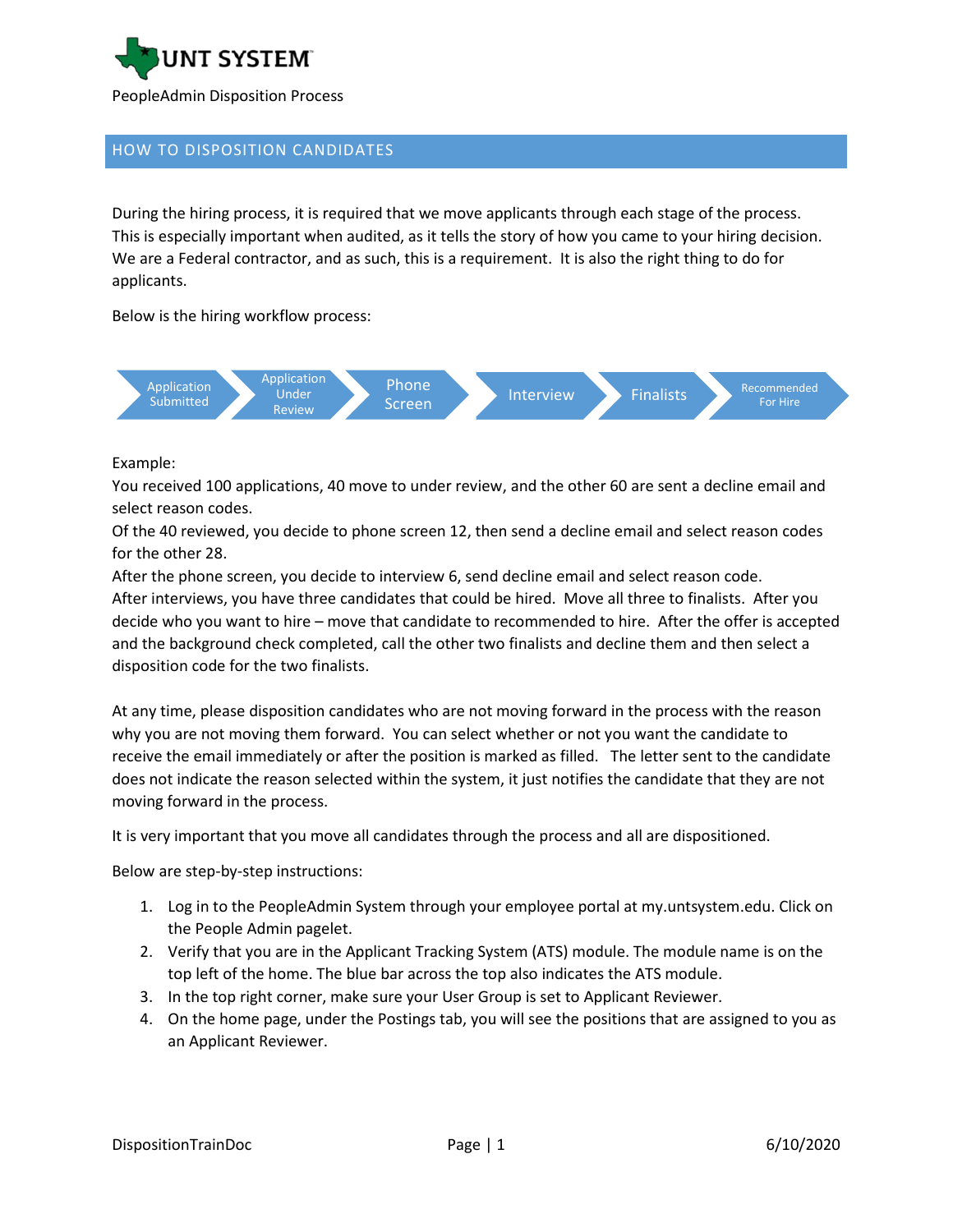

## PeopleAdmin Disposition Process

| UNT SYSTEM                                                                                                                                                                               | User Group:<br>Applicant Reviewer |  |
|------------------------------------------------------------------------------------------------------------------------------------------------------------------------------------------|-----------------------------------|--|
| Hiring Proposals v<br>Postings $\blacktriangledown$<br>Home                                                                                                                              | Shortcuts $\blacktriangledown$    |  |
| Apply for a Job                                                                                                                                                                          |                                   |  |
| 59 Filled Postings<br>Postings 2<br>Hiring Proposals 51<br><b>Position Requests</b><br><b>Onboarding Tasks</b><br><b>Special Handling Lists</b><br>Users<br><b>Inbox</b><br>Last 30 days |                                   |  |
| <b>SEARCH</b><br>Filters                                                                                                                                                                 |                                   |  |
| <b>TITLE</b><br><b>CURRENT STATE</b><br>DAYS IN CURRENT STATE                                                                                                                            |                                   |  |
| 31<br><b>Principal Lecturer</b><br><b>TA/Academic Resources</b><br>vertible<br>UNT-Applied Arts & Sciences-135331                                                                        | Adjunct<br>Hour                   |  |
| Student<br>Adjunct Instructor - Bilingual Education/ESL<br><b>TA/Academic Resources</b><br>DAL-Teacher Education & Admin-518200<br>$-11 - 1$<br>$+$ $  -$                                |                                   |  |

5. Select the position on which you wish to disposition candidates.

| Home                                                                    | Postings -                                                                                                                                                               | Applicants ▼                                                                | Hiring Proposals -          |                         |                                              |                                  |                               | Sho                                                                                                                                                                             |
|-------------------------------------------------------------------------|--------------------------------------------------------------------------------------------------------------------------------------------------------------------------|-----------------------------------------------------------------------------|-----------------------------|-------------------------|----------------------------------------------|----------------------------------|-------------------------------|---------------------------------------------------------------------------------------------------------------------------------------------------------------------------------|
|                                                                         | Postings / Staff / Laboratory Assistant (Posted) / Applicant Review                                                                                                      |                                                                             |                             |                         |                                              |                                  |                               | Search I                                                                                                                                                                        |
|                                                                         | Posting: Laboratory Assistant (Staff)<br><b>Current Status: Posted</b><br>Position Type: Staff<br>Department: HSC-Physiology and<br>Anatomy-302600<br>History<br>Summary | Created by: C<br>Owner: Talent Acquisition<br>Settings<br><b>Applicants</b> | Edit<br>ephens<br>Reports   | <b>Hiring Proposals</b> | <b>Associated Position Description</b>       |                                  |                               | Take Action On Posting v<br>See how Posting looks to Applicant<br>Print Preview (Applicant View)<br><b>D</b> Print Preview<br>Add to Watch List<br>$\mathbf{f}$ $\mathbf{v}$ in |
|                                                                         | To add a new column to the search results, select the column from the drop down list.<br>Saved Searches ~<br><b>All Applicants</b><br>$\mathbf{x}$                       |                                                                             |                             | <b>Search</b>           | Q More Search Options v                      |                                  |                               |                                                                                                                                                                                 |
|                                                                         | "All Applicants" (3) Selected records (0)                                                                                                                                | Clear selection?                                                            |                             |                         | $\leftarrow$ Previous 1 2 Next $\rightarrow$ |                                  |                               | Actions $\sim$                                                                                                                                                                  |
| $\qquad \qquad \Box$                                                    | <b>Applicant Last Name</b>                                                                                                                                               |                                                                             | <b>Applicant First Name</b> | <b>Documents</b>        | <b>Posting Number</b>                        | <b>Workflow State (Internal)</b> | <b>Application Date</b>       | (Actions)                                                                                                                                                                       |
| $\qquad \qquad \qquad \qquad \qquad \qquad \qquad \qquad \qquad$        | <b>Barnes</b>                                                                                                                                                            |                                                                             |                             |                         | <b>S527P</b>                                 | <b>Application Completed</b>     | February 18, 2020 at 01:32 PM | Actions v                                                                                                                                                                       |
| $\qquad \qquad \Box$                                                    | Weiss                                                                                                                                                                    |                                                                             |                             |                         | <b>S527P</b>                                 | <b>Application Completed</b>     | February 19, 2020 at 05:18 PM | Actions $\sim$                                                                                                                                                                  |
| $\qquad \qquad \qquad \qquad \qquad \qquad \qquad \qquad \qquad \qquad$ | Walker                                                                                                                                                                   |                                                                             |                             |                         | <b>S527P</b>                                 | <b>Application Completed</b>     | February 21, 2020 at 09:47 AM | Actions $\sim$                                                                                                                                                                  |
| $\Box$                                                                  | Martinez                                                                                                                                                                 |                                                                             |                             |                         | <b>S527P</b>                                 | <b>Application Completed</b>     | February 24, 2020 at 11:35 AM | Actions $\sim$                                                                                                                                                                  |
|                                                                         | Krilcich                                                                                                                                                                 |                                                                             |                             |                         | <b>S527P</b>                                 | <b>Application Completed</b>     | February 24, 2020 at 01:21 PM | Actions $\sim$                                                                                                                                                                  |

- 6. Click on the candidate's last name to view.
- 7. This will bring you to the Applicant's profile. Use the Take Action On Job Application drop down to select how to proceed with the candidate.
	- a. Select (move to Under Review) means you are interested in this candidate.
	- b. Select (move to Not Selected Email Now) means you are no longer considering this candidate. A new window will populate for you to use the reasoning for not selecting this candidate. Once confirmed, an auto-generated email will be sent to the candidate.
	- c. Select (move to Not Selected Email at Filled) means you are not interested in the candidate but want to let them know of their non-selection once the position has been filled by your finalist.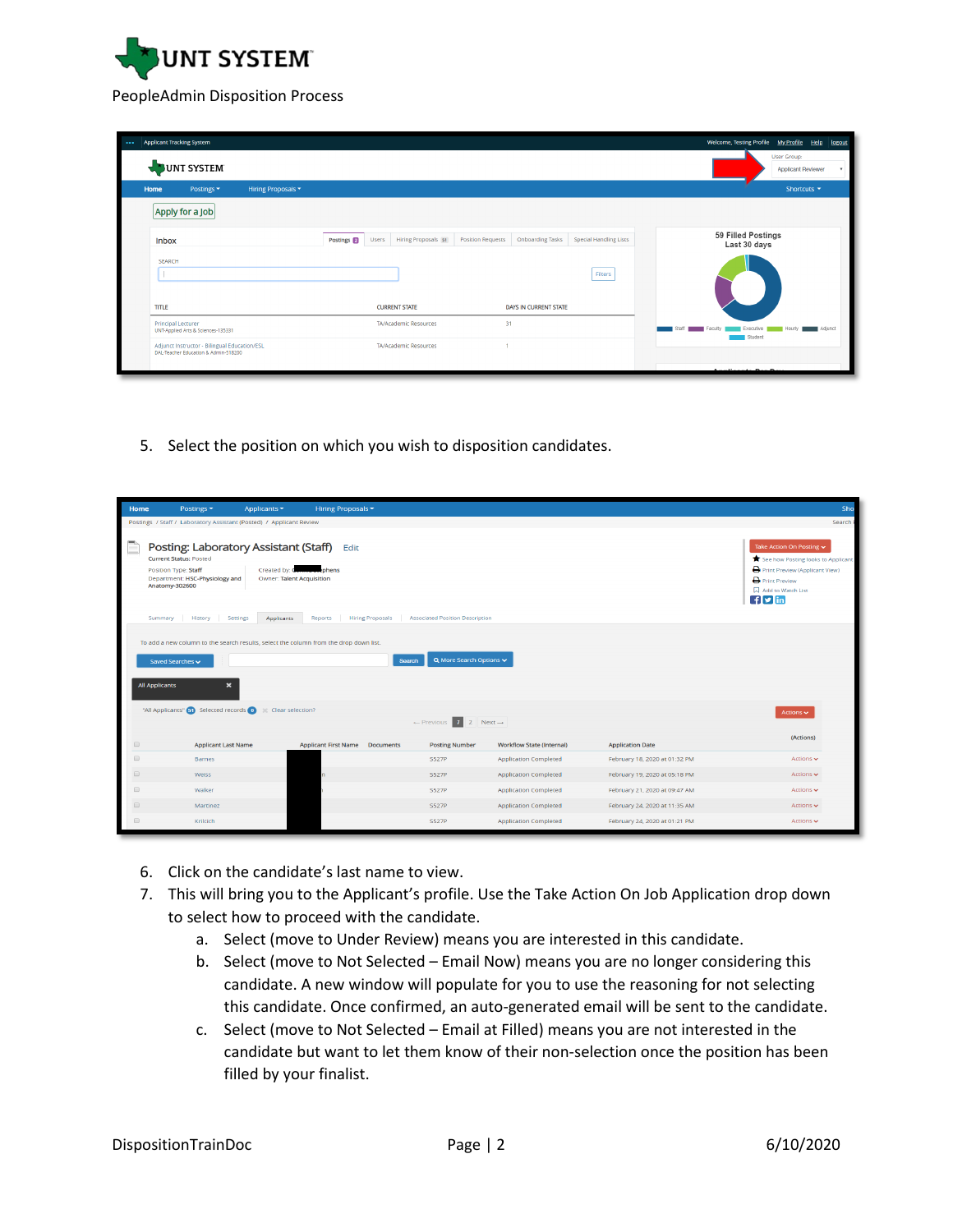

| Take Action On Job Application $\sim$              |
|----------------------------------------------------|
| Keep working on this Job<br>application            |
| <b>WORKFLOW ACTIONS</b>                            |
| Select (move to Under Review)                      |
| Select (move to Not Selected -<br>Email Now)       |
| Select (move to Not Selected -<br>Email at Filled) |
|                                                    |

8. In order to move the candidate through the hiring process, select the proper workflow actions below.

| Take Action On Job Application v                   |
|----------------------------------------------------|
| Keep working on this Job<br>application            |
| <b>WORKFLOW ACTIONS</b>                            |
| Select (move to Phone Screen)                      |
| Select (move to Interview)                         |
| Select (move to Not Selected -<br>Email Now)       |
| Select (move to Not Selected -<br>Email at Filled) |

9. From here, the candidate then becomes your finalist or moved into a non-selection status.